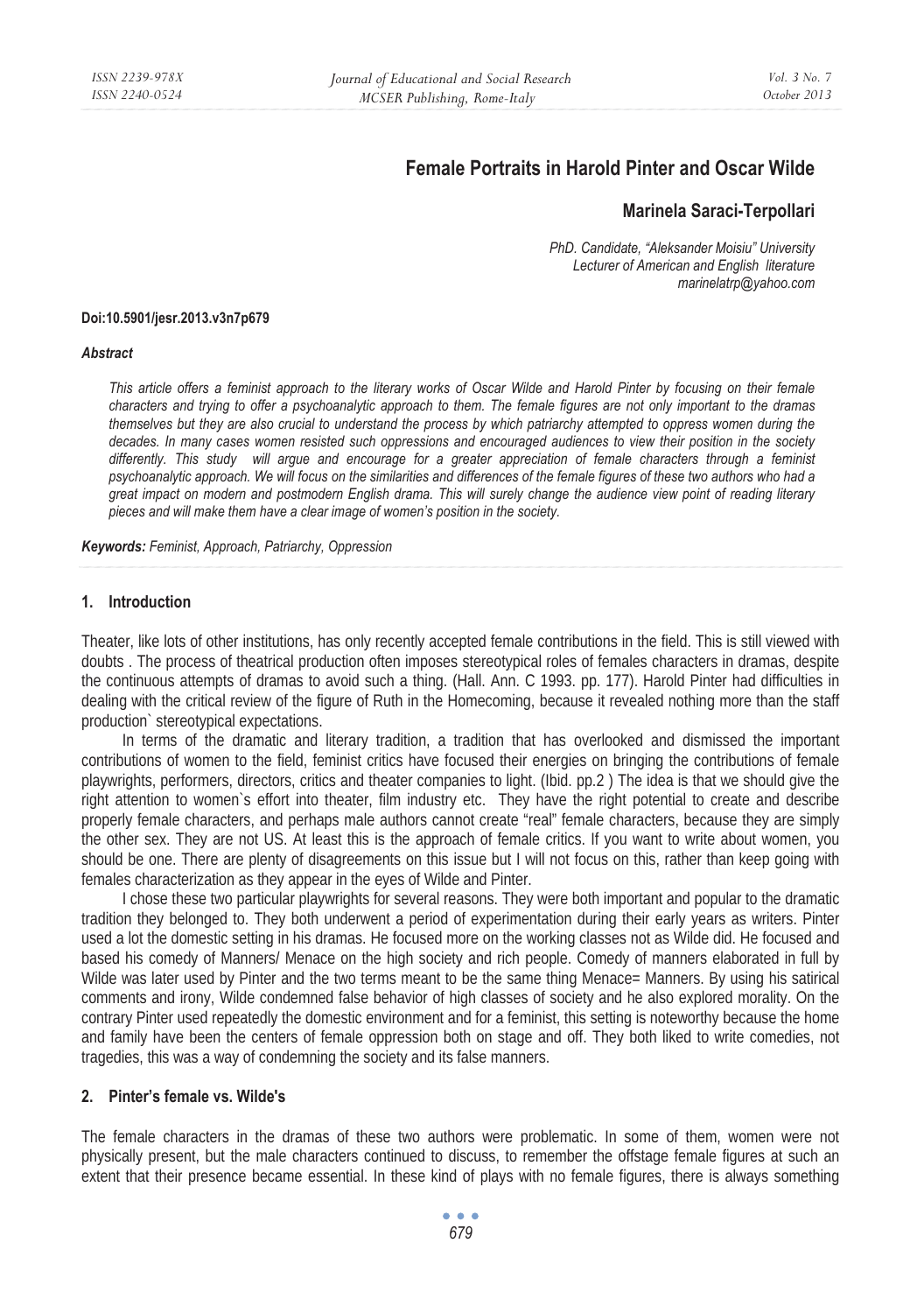| ISSN 2239-978X | Journal of Educational and Social Research | Vol. 3 No. 7 |
|----------------|--------------------------------------------|--------------|
| ISSN 2240-0524 | MCSER Publishing, Rome-Italy               | October 2013 |
|                |                                            |              |

missing. They are emotionally or mentally absent. They are forced to play a part against their will. Female subjectivity is not taken into account. Lacan reinforced this view in his theory. He was against the idea of Freud that women are castrated and as a result they lack power. On the other hand he thought that all human subjects "Lack". Something is always missing according to him. (Ibid. pp.7)

I think this is revolutionary about this theory. Male subjects do not have anything more than women. In fact Lacan implies that women have a better understanding of the human condition and therefore a better understanding of existence and a greater opportunity for self-knowledge. He stresses as well that definitions of gender are constructed by the patriarchy's desire to create an imaginary sense of psychic completion. In a patriarchal society women are always invisible. (Ibid. pp. 7)

As Rita Felski discussed, male authors were only good at creating Madonnas or whores, the extreme categories available to women in a patriarchal society (Felski. R. 2005;51). Gender is one important axis of meaning around which men and women organize the way they read, but it is not the one that always predominates (Miller. Cristanne. pp. 375. Cited in Rita Felski. 2005). Woman of everyday life was not subject of literature themes and description.

Authors preferred the extremes, but Pinter dealt with simple, ordinary, garrulous housewives. This was also due to the "Kitchen sink" realism of his dramas. He wrote them by focusing on everyday life of characters who were living on the verge of disaster. By introducing us realistic everyday life female characters, we got to know better not their motives or history, but their aims. His female characters are housewives stacked in a room and they cling forcefully to it, as it is their territory. At first they appear to be dominant wives for example Rose in The Room, or Meg at The Birthday Party. Wilde did not deal with everyday life women. Their setting was neither a single room nor a kitchen. He did not belong to the tradition of the Theatre of the Absurd which was coined later in the 1950s by Esslin. Wilde's females appear to be tender, sweet and delicate interested in wealthy and powerful men.

The moral of Wilde' stories has nothing in common with the moral drawn in Pinter's dramas. They don't have a moral at all in fact. Pinter disliked those authors who wanted to draw a message at the end of their works. The absurdity of human existence influenced his career a lot. This is because the 2 authors belonged to different literary periods and social contexts and the demands of the societies of those times were different. They both experimented in the first years but their philosophy of life was quite different. These influences were reflected in the description of their female figures. "An ideal husband" of Wilde, deals extensively with the role of women in the society. Gagnier argues that Wilde must be understood in relation to the audience and social institutions that "affected the construction of both" the man and his texts. (Gagnier. R. 1986. pp. 67). Women to Wilde, are a piece of art.

Though the title invites speculation on the ideal husband, different figures of womanliness appear throughout the play as well. *An Ideal Husband* relies on a simple opposition between the virtuous Lady Chiltern and the demonic Mrs. Cheveley, the latter's wit and villainy making her a far more pleasurable character. Lady Chiltern appears as the model Victorian new woman, which Wilde elaborated while editor of the *Women's World* magazine in the late 1880s: morally upstanding, highly educated, and actively supportive of her husband's political career. By Act IV, she will also emerge in the role of forgiver and caretaker (again, "Pardon, not punishment, is [women's] mission"), and thus meets the more conventional demands of Victorian womanhood as well.

In terms of generational differences, she stands out against the old-fashioned Lady Markby, the embodiment of an older group of society wives. Whereas Lady Chiltern is naïve, candid, and always in earnest, the witty and ambitious Mrs. Cheveley is characterized by a sort of duplicitous femininity. As described in Act I, she is a "horrid," "unnatural," and—as quickly revealed—dangerous combination of genius and beauty. Having revealed her capacity to manipulate in Act I, the play dramatically unmasks her as a monster in Act III. Trapped by Lord Goring, Cheveley dissolves into a "paroxysm of rage, with inarticulate sounds," her loss of speech giving way to an agony of terror that distorts her face. For a moment, a "mask has fallen", and Cheveley is "dreadful to look at." Her veneer of wit and beauty thus give way to the hidden beast.

On the other hand, Pinter's most of the plays present the women assume the position of authority, dominance, freedom and control towards the end of the play. Harold Pinter provides the idea in his plays that no male should undermine women and the new woman is now to stay and men have to come to stipulations with this new reality of life. The characters become completely overwhelmed in their "memories" and at some point completely misplace the past and the battle for dominance in the present. (Anshu. P. 2013. pp.1 ). Deeley and Kate, and the triangle of the characters thus formed gives out an immediate representative meaning therefore the past exists in the present through memory, and past is capable of exercising conspicuous and possible impact on the present as Almansi and Henderson rightly point out: has the effect of diachronic time, since, from the outset, past and present are both manifest on the stage simultaneously, though with a different status (light versus dark; center of the room versus windows; foreground versus background). ( Almansi, G & Henderson, S. 1983. pp.86)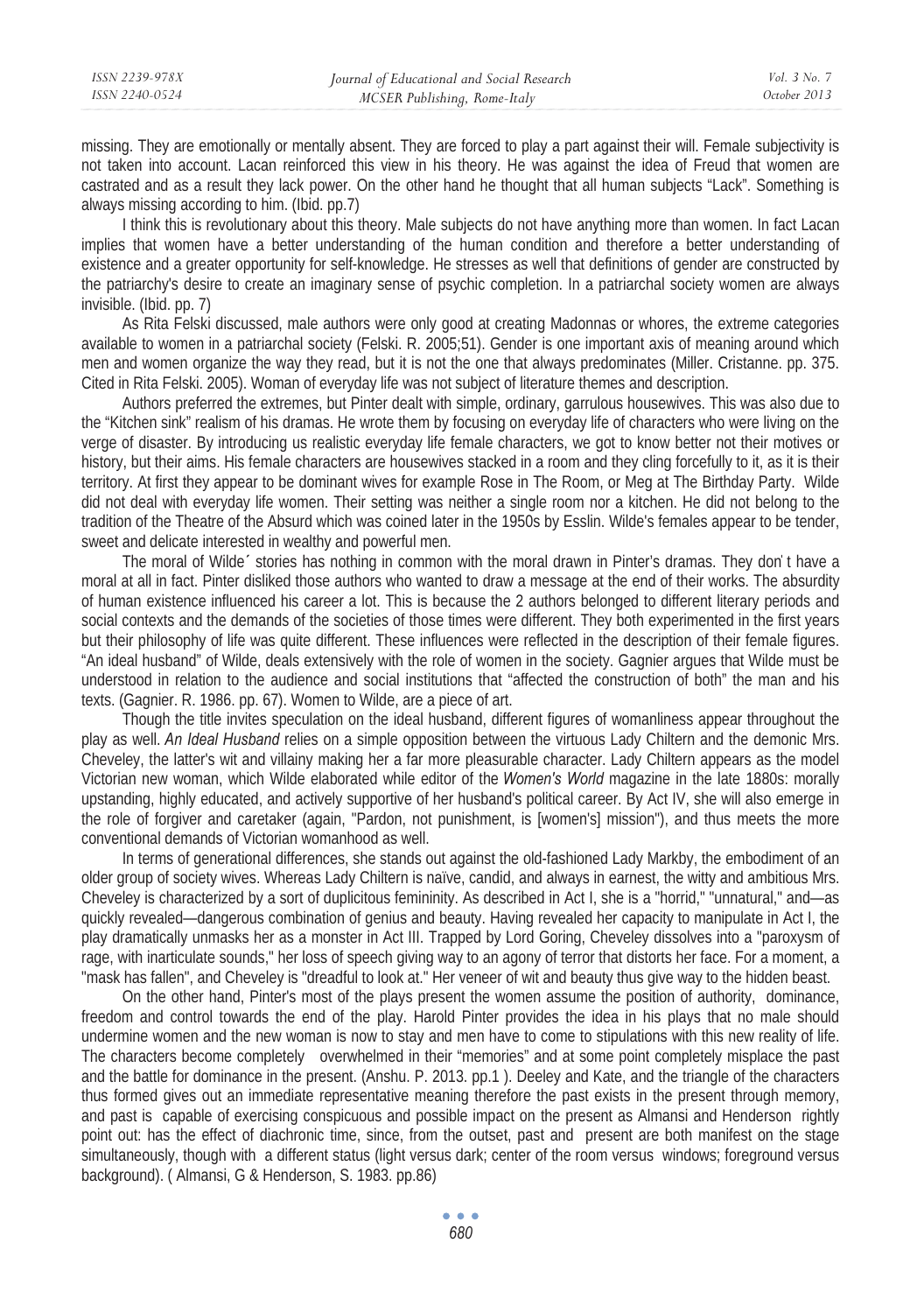| ISSN 2239-978X | Journal of Educational and Social Research | Vol. 3 No. 7 |
|----------------|--------------------------------------------|--------------|
| ISSN 2240-0524 | MCSER Publishing, Rome-Italy               | October 2013 |
|                |                                            |              |

In Pinter's world reality and fantasy are always in constant interplay and they are mixed. We never get to know properly whether Rose had previously been a whore or not, but this is not important. What is important is the fact that she bears the stamp of whoredom, a grave vice connected with women since a long time, like so many other Pinter heroines. Rose finds herself in a vulnerable position, Meg in the Birthday Party is ridiculed as a silly and sluttish mother; the prostitute in A Night Out feels the need for fake responsibility; Sally in the Night School has to conceal her job in the night club. The women in Pinter's work have still to fight for their feminine integrity and their acceptance as human beings. (Sakellaridou. E.1988. pp.27)

Wilde agreed on the fact that to him, women seemed to possess just what literature wanted, a light touch, a delicate hand, a graceful mode of treatment, and an unstudied felicity of phrase"**.** (Showalter. E. 1989. pp. 9). She stressed the fact that Salomé of Wilde is as much a site of male homosexual desire as a victim of patriarchal tyranny. Her dance is the "dance of gender", the delicacy of the veil separating masculinity from feminine**. (**Ibid. pp.152). He was put as editor of a fashion magazine for women Woman´s World in 1887, but he molded it into an exchange of ideas about femininity , fashion, aesthetic and society. Wilde repeatedly used paradox exploiting his ability to go beyond meanings. Paradox revealed temporality of things, and as with other 20<sup>th</sup> century magazines, Woman's World, was a clear paradox.

It upheld feminine values, encouraged them to marry and dress elegantly, invited them to discuss war and politics, as if their opinion mattered. It advocated rational debate and the importance of education. It proved that women could be intelligent and successful, showed them freedom and adventure and finally told them that their highest duty was to stay home. (Stephanie. G. 1997. pp. 112). Even though Wilde had no experience or qualification in women's fashion or even in editing a woman's magazine, he certainly had a high public profile and lots of well-known figures and most celebrated women, who were his friend who helped him a lot in this sense.

Part of his attractiveness to women was due to the fact, while delighting in their society, they were not physically necessary to him. The real Don Juan, is not the vulgar person who goes about making love to all the women he meets, and what the novelists call "seducing" them. The real one is one who says to them , " Go away, I do not want you. You interfere with my life I can do without you." (Pearson, Hesketh. 1985. pp. 260.) Swift was a real Don Juan, because 2 women died for him.

It is significant Martin Esslin s use of psychoanalysis: Meg with her crushing combination of motherliness and senile eroticism, is a mother image seen from the view point of an Oedipus complex…" (Pinter. H. 1978, pp. 66) The structural principle here is to see the female characters in The Birthday Party as projected facets of male protagonists. This means to see Meg a facet of Stanley or her husband. Stanley's attempts to strangle Meg and rape Lulu are then figured as: the same, immensely, complex, immensely true poetic metaphor for a basic human situation(Ibid. pp. 66)

The most complicated example of patriarchal stereotyping is The Homecoming. It has generated divergent interpretations. For Esslin the play accomplishes the perfect fusion of extreme realism and wish fulfillment (Sakellaridou. E. 1988.pp. 46-7). But whose wishes are fulfilled? Ruth s acquiescence as the working mother, sexual provider and prostitute for a group of sadistic men might fulfill the wishes of this dysfunctional family.

A "Woman of no Importance" of Wilde focuses on the attitudes of English high society. It deals with the problems women face in a highly prejudiced and hypocritical society of the late Victorian period. The poor opinion men have for women is clearly expressed and portrayed through the dialogue of the main character , Illinworth who says: "Beautiful women never have time. They are always so occupied in being jealous of other people's husbands". In other words the opinion late Victorian men had for women was contemptuous and poor. It seemed as if the world went just round male characters, and women had to agree on this. This preconception prevailed the society of that time and Wilde was trying to condemn such behavior and prejudices in the late Victorian society.

## **3. Conclusion**

We can say that the influence these two great playwrights had on the British Theatre and the modern and postmodern world of literature , is remarkable. The effort they have made to represent the prejudices of the society against female figures, is impressive. We can sense the oppression of females in the respective patriarchal societies, from the style they have used in their dramas and the way they have approached so delicately to such a thorny issue. Female figures of Rose, Ruth, Meg, Kate, Lady Chiltern, Lady Windermere etc. will last forever in our minds and they will always encourage us to keep struggling for our rights and encourage as well a greater appreciation of female characters through this feminist psychoanalytic approach.